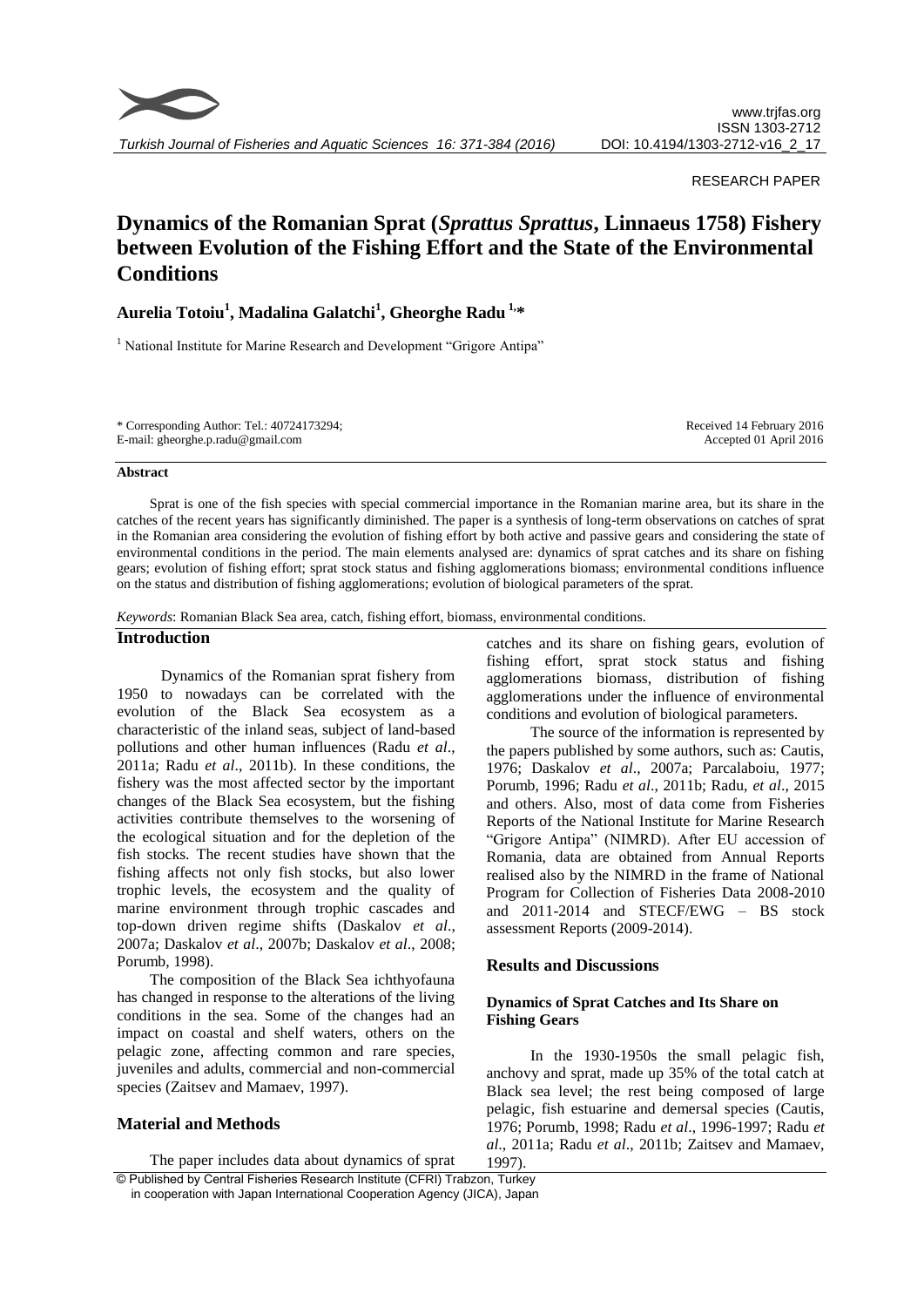Inputs of nutrients from the Black Sea catchment basin increased dramatically since the 1950s, increasing primary production, and also zooplankton abundance. Increasing loads of nutrients from rivers caused on overproduction of micro-phytoplankton, which in turn blocked the light reaching the sea plants and algae, essential components of the sensitive ecosystem of the North-Western shelf. The entire ecosystem began to collapse (Porumb, 1998; Radu *et al*., 1996-1997; Radu *et al*., 2011b; Zaitsev and Mamaev, 1997).

The huge quantities of agricultural fertilizers discharged in the coastal Black Sea waters, beginning in the middle of "60s, which produced the phenomenon named "eutrophication", constituted the stimulus of the severe disturbances, cascade-like, from the marine ecosystems, similar with a reaction chain as follows: Increasing of phytoplanktonic global quantities, chronicisation and succession, more and more frequent and ample of "bloom" events of waters. In 1951-1956, blooms of waters were registered in the North-western part of the Black Sea, in front of Danube Delta and Dniester and Dnieper rivers mouths. After 1970, the number of blooms increased 10-30 times comparatively with 1950-1969 (Nesterova, 1979).

This problem coupled with pollution and irrational exploitation of fish stocks, triggered a sharp decline in the fishery resources (Daskalov *et al*., 2007a; Daskalov *et al*., 2007b; Daskalov *et al*., 2008).

Predator control by large pelagic fish and marine mammals was removed with their stock depletion, and in combination with increased zooplanktonic food, small pelagic fish expanded in stock size.

Thus in 80's, the marine fish such as mackerel, bonito, bluefish disappeared from commercial catches achieved by Bulgaria, Romanian and Ukraine proving the increasing disturbance of environmental conditions in the western part of the Black Sea but also in Bosporus Strait (Radu *et al*., 1996-1997; Radu *et al*., 2011b). The environmental disturbances together with the overexploitation constituted the major issues also in Marmara Sea, which constituted the main migration route for valuable species such as bonito, mackerel, bluefish; these species were migrating into Black Sea for feeding in spring, then returning for spawning in Marmara Sea, in winter (Unluata *et al*., 1990).

Also, the decline of the predatory fish species was determined by the over-fishing of the migratory fish at some point in their migration route and by the environmental degradation affecting the behavioural responses of migratory fish.

The dramatic depletion of Black Sea catches after 1989, in fact the depletion of fish stocks, were produced by the severe degradation of environmental conditions, at which there were added the overwhelming developments of the exotic species ctenophore *Mnemiopsis leidyi* after 1980, as well as the overexploitation of resources (Radu *et al*., 19961997; Radu *et al*., 2011b).

To make matters worse, in the mid of the 1980"s, a jellyfish - like species (*Mnemiopsis leidyi*), which was accidentally introduced from the ecosystem seaboard of America in the ballast water of a ship, invaded the Black Sea. Its diet included fish larvae and the tiny animals small fish feed upon (Zaitsev and Mamaev, 1997).

Heavy fishing activities on small pelagic fish predominantly by the Soviet Union, and later also by Turkey, was carried out in a competitive framework without any agreement between the countries on limits to fishing. Depletion of the small pelagic stock appears to have led to increased opportunities for population explosion of planktonic predators (jelly fish and ctenophores) which have competed for food with fish, and preyed on their eggs and larvae.

Decreasing of zooplanktonic quantities with dominance of more tolerant species, especially gelatinous planktonic forms, such as the cystoflagelat *Noctiluca scintillans* or jellyfish *Aurelia aurita*, the last one being replaced in time by newcomer *Mnemiopsis leidyi*. The mass development of the gelatinous organisms is a feature of zooplanktonic biocoenosis under eutrophication conditions (Zaitsev and Polishchuk, 1984).

Comparatively with the 1950-1979 period, when former USSR prevailed the catches obtained in the Black Sea, beginning in 1980 the Turkey begun to have the greatest importance in fisheries, with catches of 180,000 (1991) and 482,500 t (1988), representing 52-89% from the whole Black Sea catch (Porumb, 1977; Porumb, 1998; Radu *et al*., 1996-1997; Radu *et al*., 2011b).

Between 1980 and 1990, the total Black Sea catch ranged from 210,453 (1991) and 812,341 t (1988), represented especially by the pelagic species; after 1970, the pelagic species participated with percentage of 90 in total catch, excepting 1990, 1991 and 1992. The catch of the Black Sea countries increased until 1985-1989 after which a sharp decline occurred (Radu *et al*., 1996-1997; Radu *et al*., 2011b).

The sprat catch, oscillated from 1700 tons in 1955; 40,900 (1983) and 105,200 tons (1989) (Figure 1; 2) (Radu *et al*., 1996-1997; Radu *et al*., 2011b; STECF/BS-EWG, 2009-2014).

For the period 1993 to 2013 catches of sprat in the Black Sea increased steadily from a low level of about 17 thousand tons in 1993 to a first peak level of about 72 thousand tons in 2002, and a subsequent peak of almost 121 thousand tons in 2011. Catch during 2013 was only 27 thousand tons (Figure 2) (Radu *et al*., 1996-1997; Radu *et al*., 2011a; Radu *et al*., 2011b; STECF/BS-EWG, 2009-2014). Most of the reported landings of sprat since 2004 for Black Sea were taken by Turkey (47%) (STECF/BS-EWG, 2009-2014).

Consequently after 1995 the catches increased to levels comparable to the 1980s: 2001-2005 ~70 000 t. Landings have initially (in 2001-2005) reached the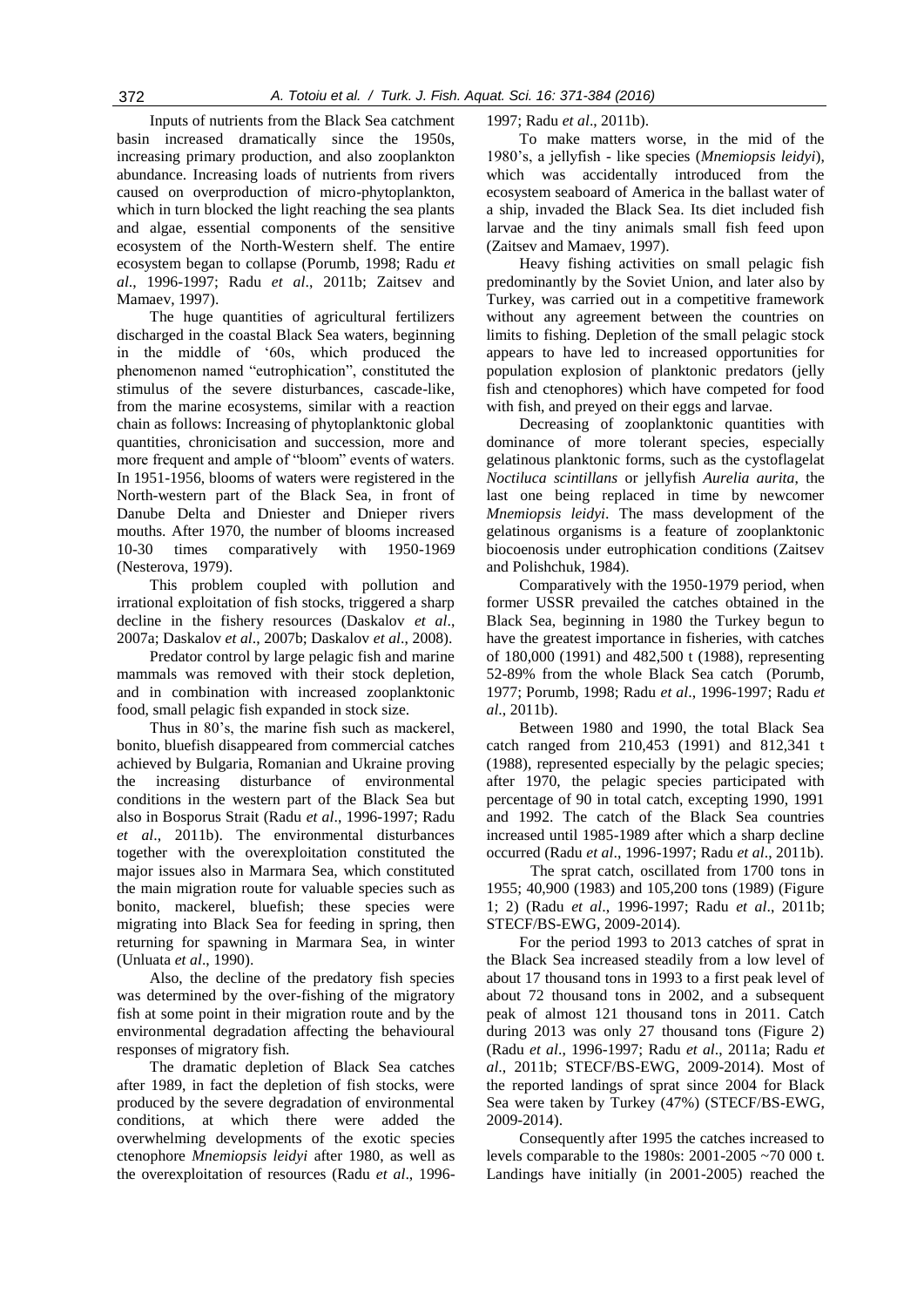levels comparable to the 1980s but dropped again in 2006-2007. In 2008 the landing started to increase again due to expending Turkish fisheries that corresponded to a rise in fishing mortality, but in 2012 and 2013 decreased again (STECF/BS-EWG, 2009-2014).

At national level, sprat was and remains one of the main species in the catches on the Romanian seaside.

If, during the 1950-1959 interval, the multiannual total catch on the Romanian coast was 4,410 t, the following three decades it increased intense, reaching a maximum value of 12,964 t (1980-1989), 16000 t in 1986 (Figure 3, 4) (Cautis, 1976; Parcalaboiu, 1977; Porumb, 1977; Porumb, 1996; Porumb, 1998; Radu *et al*., 1996-1997; Radu *et al*., 2011a; Radu *et al*., 2011b; NIMRD, 2000-2014; NAFA - NIMRD, 2008-2014). In the following decade (1990-1999), the multi-annual catch declined by about four times the previous one and, in the last decade (2000-2014), it fell to 1,575 t (Figure 4) (Cautis, 1976; Parcalaboiu, 1977; Porumb, 1977; Porumb, 1996; Porumb, 1998; Radu *et al*., 1996- 1997; Radu *et al*., 2011a; Radu *et al*., 2011b; NIMRD, 2000-2014; NAFA-NIMRD, 2008-2014).

In the same interval, 1950-2014, for the main pelagic species (sprat), the same differences in terms of multi-annual catch were found. Thus, although the

dominant species in catches on the Romanian coast, the multi-annual catch of sprat increased in the first decade, reaching a maximum of 5,841 t (1980-1989), maxim 9500t in 1987 then, in the next decade, fell to half that amount, reaching a minimum in the last decade (Fig. 3; 4) (Cautis, 1976; Parcalaboiu, 1977; Porumb, 1977; Porumb, 1996; Porumb, 1998; Radu *et al*., 1996-1997; Radu *et al*., 2011a; Radu *et al*., 2011b; NIMRD, 2000-2014; NAFA-NIMRD, 2008- 2014).

Meanwhile, Romanian catch for sprat in the area ranged from total catch of sprat in the Black Sea level with percentages between 40-50% in the years 1953- 1961, dropping below 1% in recent years (Fig.1, 2).

Compared with the total Romanian catch, the sprat catch had percentages ranged between 20-40% by 1979, increasing to 76-86% in percentage in 1995- 1997, then to decrease to 4% (Figure 5, 6).

Between 1950-1979, fishing on the Romanian coast was done with pound-nets, trap-type tools installed perpendicular to the shore, from Sulina to Mangalia (Cautis, 1976; Parcalaboiu, 1977; Porumb, 1977; Porumb, 1996; Porumb, 1998; Radu *et al*., 1996-1997; Radu *et al*., 2011a; Radu *et al*., 2011b; NIMRD, 2000-2014; NAFA-NIMRD, 2008-2014). The main target of pound-net fishing was represented especially by: anchovy, shads, horse mackerel, sprat and small quantities of blue mackerel.



**Figure 1.** Romanian catch for sprat compared with the catch of sprat for entire Black Sea, 1951-1979.



**Figure 2.** Romanian catch for sprat compared with the catch of sprat for entire Black Sea, 1980-2013.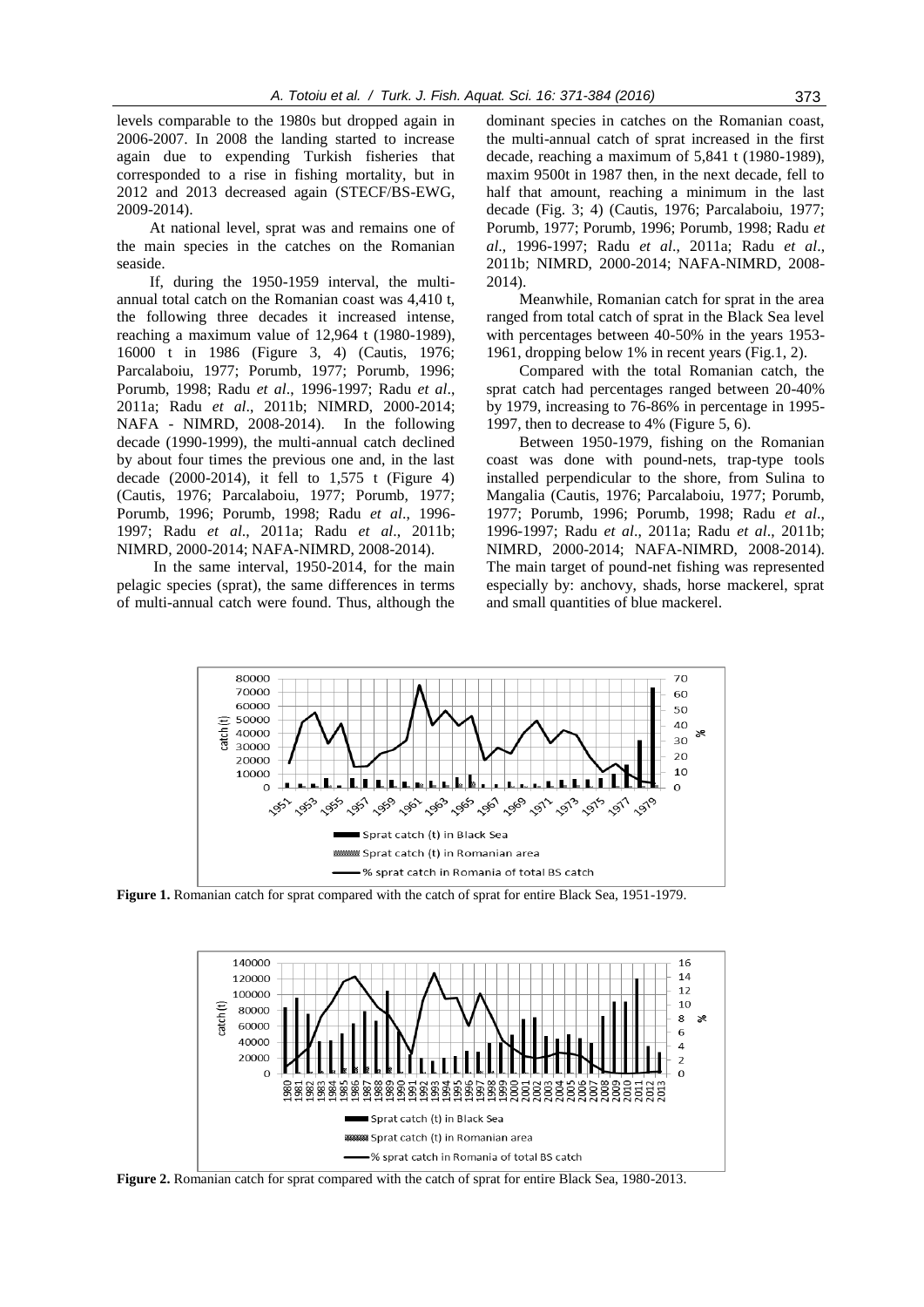

**Figure 3**. Dynamics of the sprat catches in the Romanian Black Sea area, 1950-1979.



**Figure 4.** Dynamics of the sprat catches in the Romanian Black Sea area, 1980-2014.



**Figure 5**. Romanian catch for sprat compared to the total catch in the Romanian Black Sea area, 1950-1979.

Pound-nets made annually up to 70% of the total amount of catches, during a time when specialized fishing with other tools was also undertaken, either for mullet (1953-1955), or turbot (1953-1956) and blue mackerel and bonito (1954-1958).

Between 1980-1990, catches were more significant for trap-nets (53-100%), except for 1989, when stationary fishing was only 37% of the total catch. In the early years of the following decade (1991-2000), fixed gear fishing remained prevalent (42-83% in the years 1991-1995), while, in the last decade (2001-2014), active fishing clearly exceeded the results of stationary fishing, except for 2009

(Figure 7; 8) (Radu *et al*., 1996-1997; Radu *et al*., 2011b). Sprat catch to the pound nets had a percentage that reached up to 47% (1965) and 55% (2006), (Fig. 7, 8).

In actively fishing, the main fishing species continues to be sprat, along with sporadically occurrences, in the summer months, of anchovies and horse mackerel, and blue fish late in the season (September-October) (Figure 9). Thus, sprat catches in active fishing, between 1981-2009, ranged from 77 t (1981) and 7,053 t (1989), contributing to the total catch obtained with trawlers with 63 percent (1983) to 96 (1982, 2002 and following years (Fig. 9).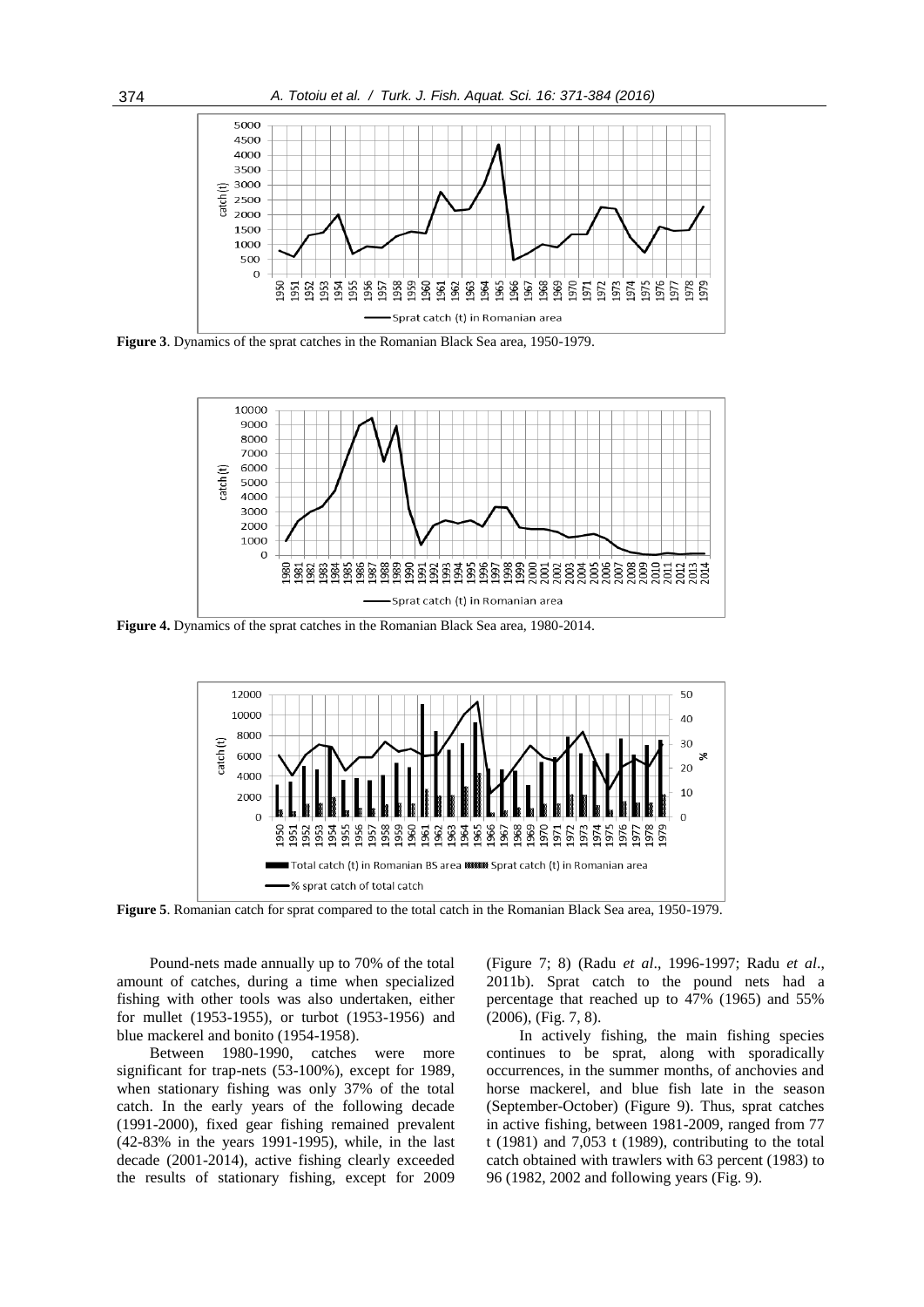

**Figure 6.** Romanian catch for sprat compared to the total catch in the Romanian Black Sea area, 1980-2014.



**Figure 7.** Romanian catch for sprat in the passive fishing compared to the total catch in passive fishing for the Romanian Black Sea area, 1950-1979.



**Figure 8.** Romanian catch for sprat in the passive fishing compared to the total catch in passive fishing for the Romanian Black Sea area, 1980-2014.

In active fishing sprat percentage was extremely high, overcoming most often 80-90% of the total catch (Fig. 9).

## **Evolution of Fishing Effort**

In the sprat fishery there are two type of fishing gears used for the active and passive fishery practised in Romanian Black Sea area, in the inshore and offshore coastal fishery.

The passive fishing gears include the equipment

for catching in general the fish migrating for spawning and feeding in shallow waters, namely sea pound nets. Their number has dropped from a peak of 140 units in 1965 to 15 units in 2011 (Figure 10, 11) (Cautis, 1976; Parcalaboiu, 1977; Porumb, 1977; Porumb, 1996; Porumb, 1998; Radu *et al*., 1996- 1997; Radu *et al*., 2011a; Radu *et al*., 2011b; NIMRD, 2000-2014; NAFA-NIMRD, 2008-2014). In 2014 there were 21 pound nets.

In the early '80s, a small tonnage trawler fleet was established. This coastal fishing fleet suffered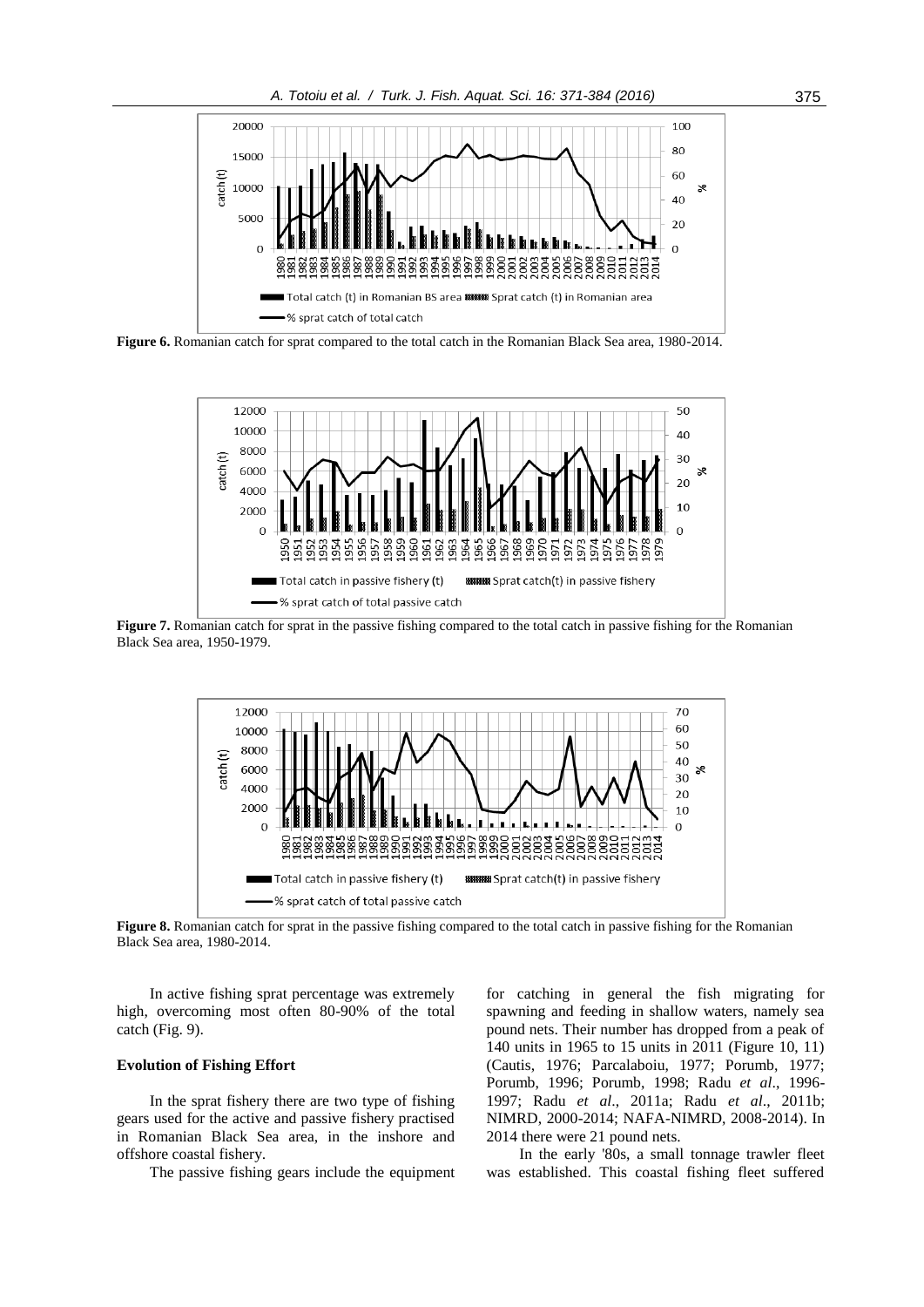

**Figure 9.** Romanian catch for sprat in the active fishing compared to the total catch in active fishing for the Romanian Black Sea area.



**Figure 10.** Sprat catch in the passive fishing and number of pound nets,  $1953 - 1979$ .



**Figure 11.** Sprat catch in the passive fishing and number of pound nets,  $1980 - 2014$ .

drastic transformation, yearly fishing gradually decreased, reaching in 2012 of more than 20 ships in the vessels register, only one inshore trawler (FLAMINGO 4) to conduct an active fishing for sprat (Figure 12). Default and catches of these vessels fell from about 7000tons/year to less than 100 tonnes in recent years (Fig. 12) (Radu *et al*., 1996-1997; Radu *et al*., 2011b; NIMRD, 2000-2014; NAFA-NIMRD, 2008-2014). In the Figure 13 is presented CPUE for sprat in the passive and active fishing.

#### **Sprat Stock Status and Fishing Agglomerations Biomass**

The biomass of sprat stock shows cyclic dynamics with lows and highs over decades. Maxima of recruitment and biomass occurred in the mid 1970s and mid 1980s. Maximum catch was recorded in 1989, leading to highest fishing mortality after that the stock collapsed. The combination of low recruitment and excessive over-fishing was claimed to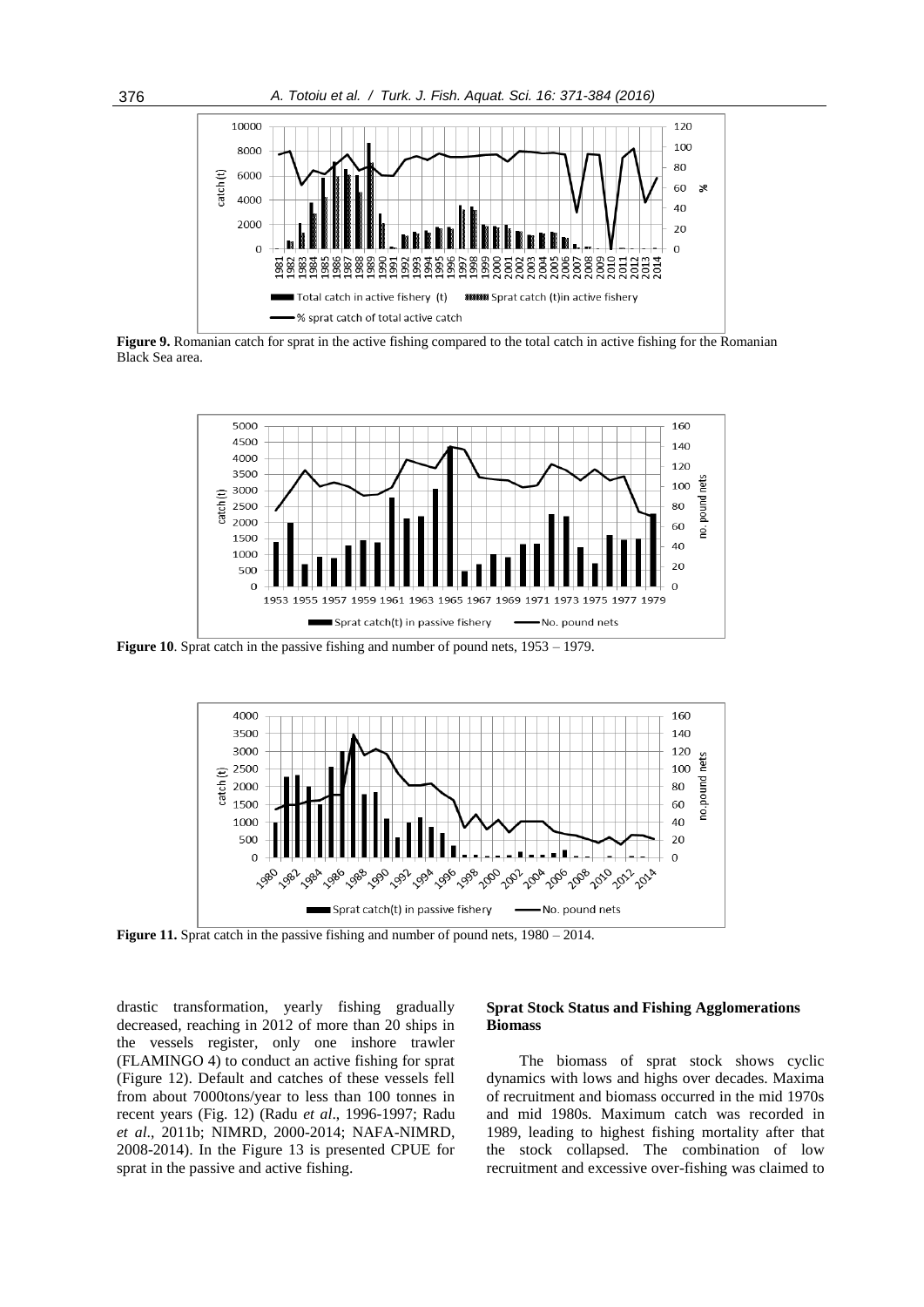be the main cause of the collapse. The collapse has been indicated by the drop in catches, survey abundance indices and commercial CPUE, and age and size composition (STECF/BS-EWG, 2009-2014).

In the mid of 1990s the sprat stock started to recover and reached previous peak-levels recorded in the 1980s, but catches stayed relatively low because of the stagnated economies of Bulgaria, Romania and Ukraine (Figure 14, 15) (Radu, *et al*., 2015; STECF/BS-EWG, 2009-2014).

The year with relatively strong recruitment were followed by years of low to medium recruitment

which leads to a relative decrease of the Spawning Stock Biomass (SSB) (Fig.14; 15) (Radu, *et al*., 2015; STECF/BS-EWG, 2009-2014).

In the recent period SSB has again decreased due to lower recruitment and high fishing mortality. A certain coincidence between growth of the fish juveniles and the growth of the trophic plankton sometimes constitute one of the most important factors which determine respective generation (Radu, *et al*., 2015; STECF/BS-EWG, 2009-2014).

On Romanian shelf, the swept area method was used for evaluation the biomass of fishing



**Figure 12.** Sprat catches in the active fishing and number of vessels, 1981-2014.



**Figure 13.** CPUE for sprat in passive and active fishing.



**Figure 14.** The relationship recruitment - spawners biomass in the Black Sea (STECF/BS-EWG, 2009-2014).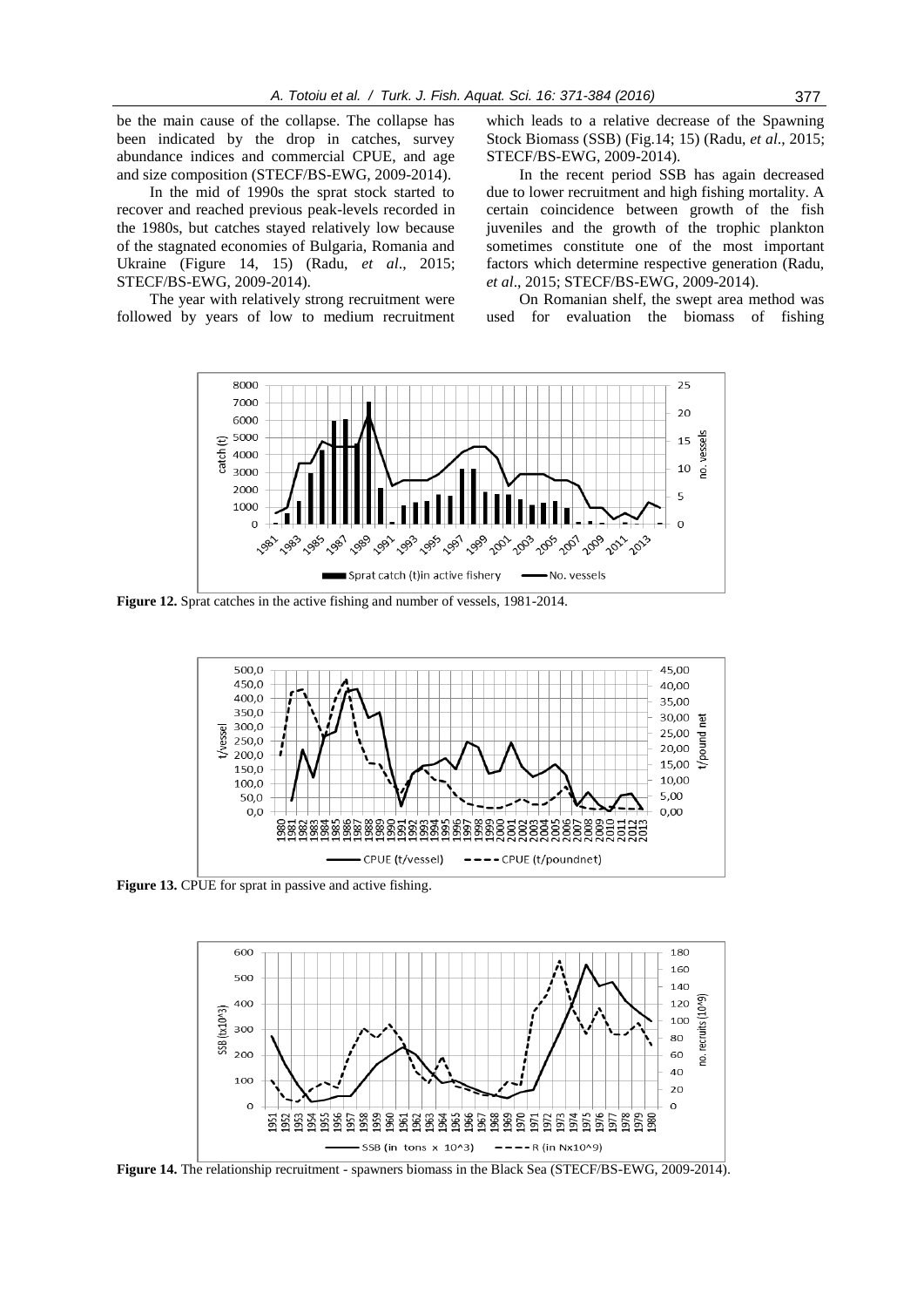agglomerations of sprat, pelagic species but during the day is quartered above the bottom and can be successfully used this method of assessment. Meanwhile was assessed the biomass of the jellyfish agglomerations in the sprat distribution area.

The sprat agglomeration biomass ranged in the last 15 years between 30,000 - 60,000 tons (Figure 16). In the spring period, the calculated biomass for sprat oscillated between 30917 tons (2008) and 68887 tons in 2012 (Fig. 16) (Radu *et al*., 2013a; Radu *et al*., 2013b; Radu *et al*., 2013c; Radu, *et al*., 2015; NIMRD, 2000-2014; STECF/BS-EWG, 2009-2014).

#### **Distribution of Fishing Agglomerations under the Influence of Environmental Conditions**

In April 2006 sprat catch ranged between 20 kg and 200 kg/trawling, being smaller comparatively with jellyfish catch (Figure 17). Sprat biomass, on the surveyed area, was assessed at 3,763 tons, extrapolated to 10,380 tons for shelf area up to 50 Nm from seashore (Table 1). The obtained biomass has values of tree-four times less than former years. The situation can partially explained through extreme jellyfish agglomerations that removed sprat from area.



**Figure 15.** The relationship recruitment - spawners biomass in the Black Sea(STECF/BS-EWG, 2009-2014).



Figure 16. The sprat biomass in the Romanian marine area calculated with swept area method.



**Figure 17**. Distribution and abundance of the sprat (a) correlated with jellyfish (b) distribution and abundance, April 2006.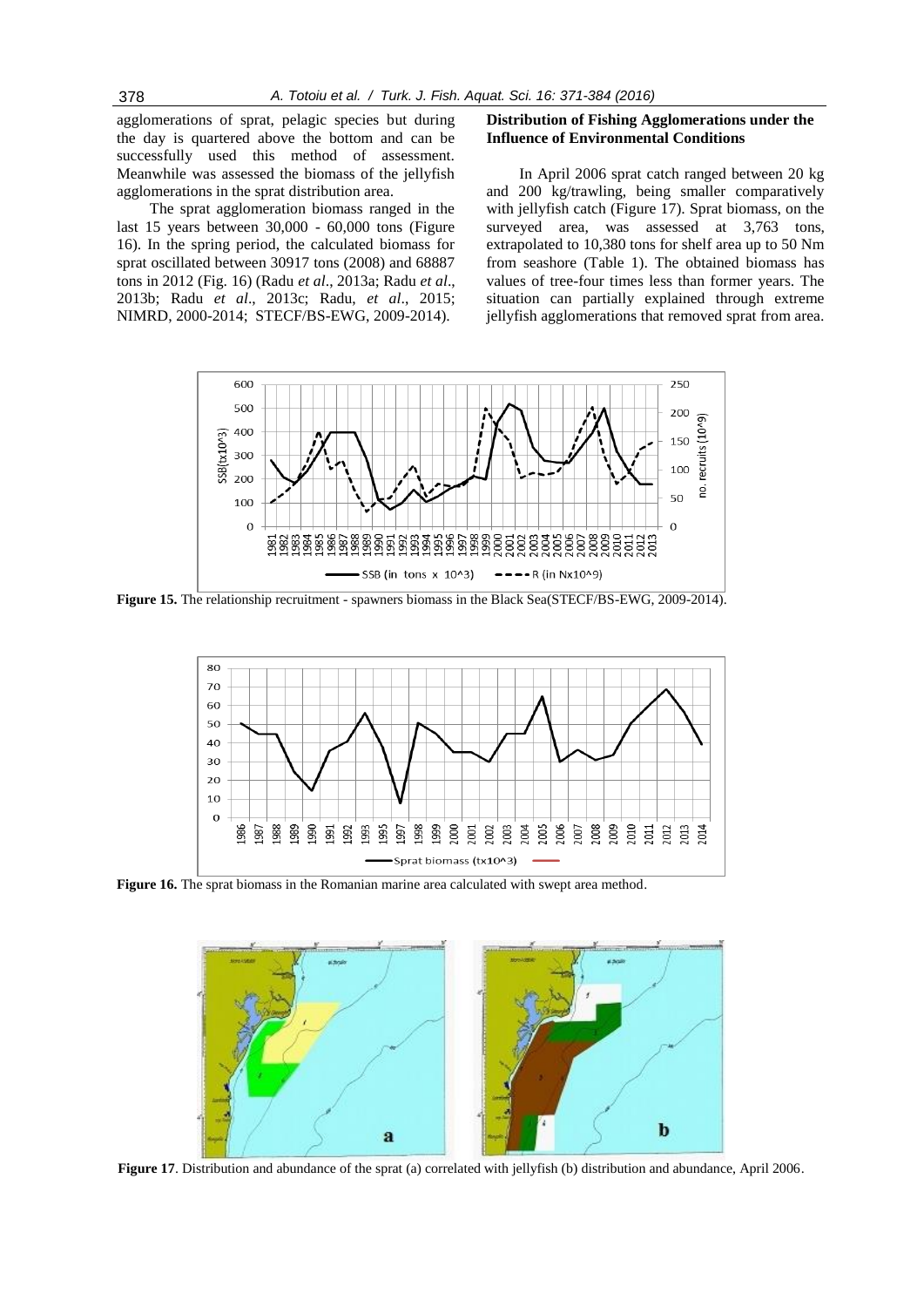Jellyfish biomass computed for the area surveyed was estimated to 102,625 tons, extrapolated to 143,115 tons for shelf area up to 50 Nm from seashore (Table 1).

Colours of the maps in Figures 17 to 23 have different meanings depending on the biomass per unit area  $(g/m^2)$  as follows:

In May 2006, the situation remained enough difficult from fishery point of view, however observing a slight improvement given the previous month (Figure 18, Table 1). Given the period 2006, in May 2007 the fishing agglomerations were influenced considerable less by the jellyfish agglomerations. Jellyfish was located especially in the area Zatone from Biosphere Reserve Danube Delta. The density was only of  $3.58t/Nm^2$  given the previous year when the density was of 11.74  $t/Nm^2$  (Figure 19, Table 1). In May 2008, the jellyfish hampered again the fishing activity (Figure 20; Table 1). Distribution and

abundance of the sprat are correlated with jellyfish distribution and abundance by simply graphical overlap.

In the summer period, in July 2006, the phenomenon repeated, the situation being almost same as in May (Table 1; Figure 21).

In the following maps (Figure 22,26, and Table 1) are presented data from the following years, 2008, 2010, 2012 and 2013, from which is clear that where there are significant agglomerations of jellyfish, sprat is removed, fishing activities are much more difficult.

## **Evolution of Biological Parameters of the Sprat**

The sprat has lengths comprised among 40 and 130 mm, the highest frequency pertaining to the individuals of 70-100 mm lengths (Figure 27). The age corresponding to these lengths was  $0+ - 4$ ;  $4+$ , the ages 2:2+ - 3; 3+ having a significant participation. By 1982, the age classes 4; 4+ years had a share of 34% from the catch of this species, then the percentage continually decreased up to 1995 when



**Figure 18.** Distribution and abundance of the sprat (a) correlated with jellyfish (b) distribution and abundance, may 2006.

| Analyzed period  | Sprat                        |                   | Jellyfish                    |                   |
|------------------|------------------------------|-------------------|------------------------------|-------------------|
|                  | Biomass in surveyed area (t) | Total biomass (t) | Biomass in surveyed area (t) | Total biomass (t) |
| April 2006       | 3,764                        | 10,380            | 102,625                      | 143,115           |
| May 2006         | 6,791                        | 19,240            | 19,957                       | 57,292            |
| May 2007         | 3,275                        | 30,567            | 522                          | 4,872             |
| May 2008         | 1,488                        | 9,285             | 2,744                        | 17,313            |
| <b>July 2006</b> | 5,900                        | 14,750            | 11,475                       | 28,670            |
| <b>July 2007</b> | 5,455                        | 20,828            | 274                          | 1,046             |
| August 2008      | 30,917                       | 58,439            | 818                          | 1,546             |
| June-July 2010   | 28,002                       | 59,643            | 5,203                        | 13,343            |
| June-July 2012   | 49,798                       | 68,887            | 11,196                       | 18,156            |
| June-July 2013   | 18,057                       | 56,428            | 59,045                       | 184,517           |

**Table 1.** Sprat and jellyfish biomass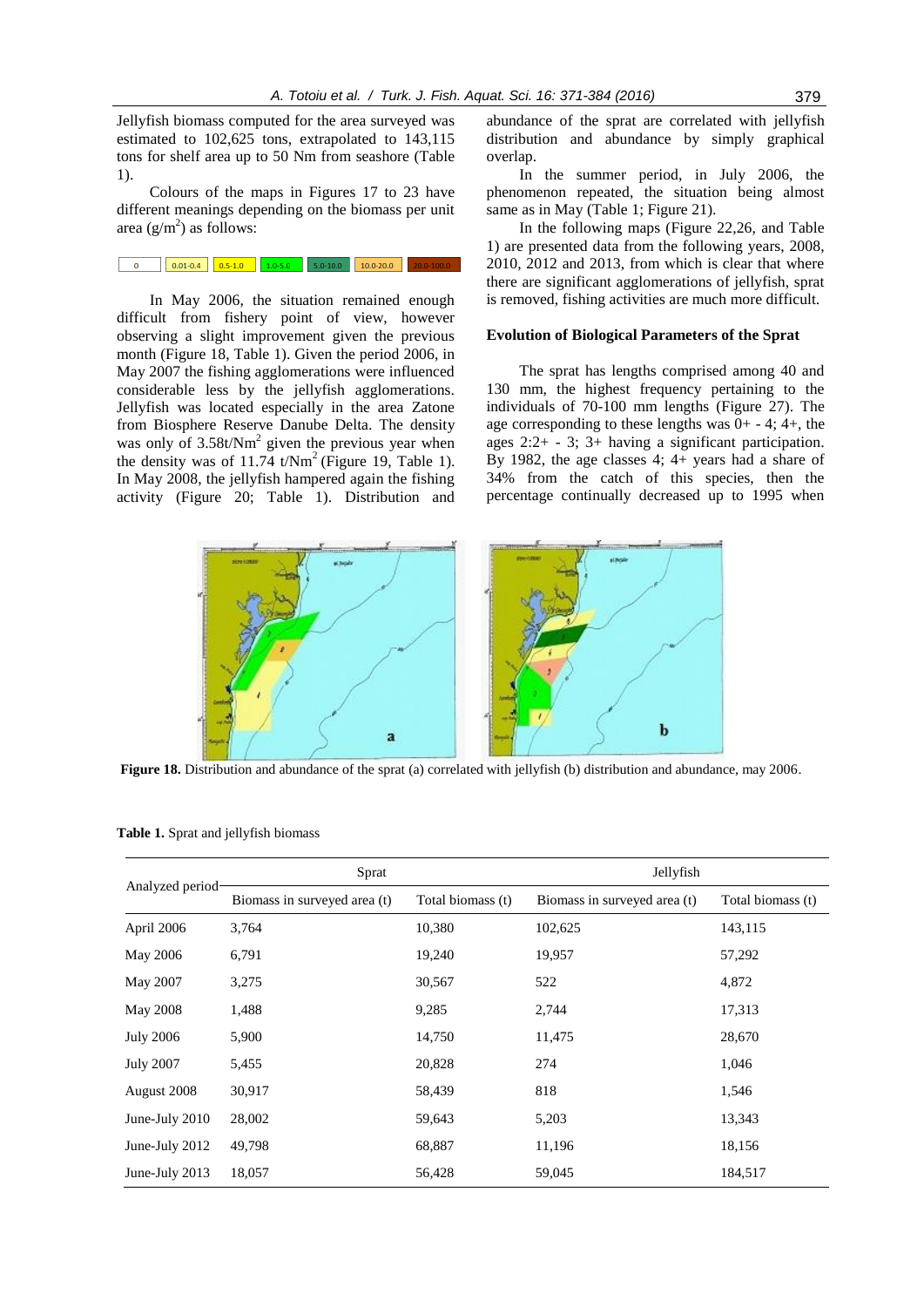

**Figure 19.** Distribution and abundance of the sprat (a) correlated with jellyfish (b) distribution and abundance, May 2007.



**Figure 20.** Distribution and abundance of the sprat (a) correlated with jellyfish (b) distribution and abundance, May 2008



**Figure 21.** Distribution and abundance of the sprat (a) correlated with jellyfish (b) distribution and abundance, May 2006.



**Figure 22.** Distribution and abundance of the sprat (a) correlated with jellyfish (b) distribution and abundance, July 2007.

this age was not signalled, meaning the increase of the pressure through fishing exerted on the populations. While the share of this age decreased, the prevalence of 0+ especially 1; 1+ ages became increased (Fig. 27). (Radu *et al*., 1996-1997; Radu *et al*., 2011b; Radu *et al*., 2013a; Radu *et al*., 2013b; Radu *et al*., 2013c; Radu, *et al*., 2015; NIMRD, 2000-2014; STECF/BS-EWG, 2009-2014).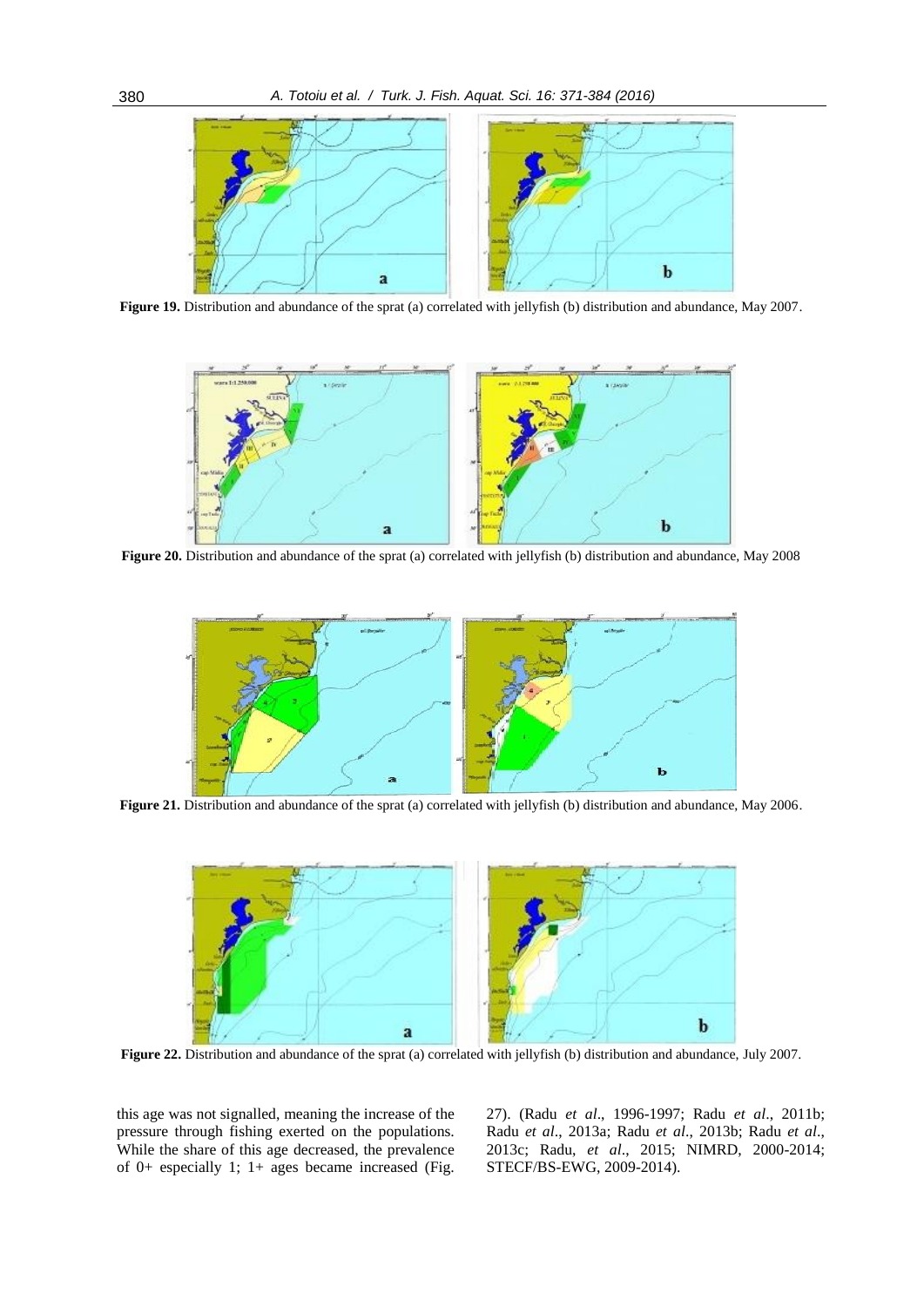

**Figure 23.** Distribution and abundance of the sprat (a) correlated with jellyfish (b) distribution and abundance, August 2008.



**Figure 24.** Distribution and abundance of the sprat correlated with jellyfish distribution and abundance, June-July 2010.



**Figure 25.** Distribution and abundance of the sprat correlated with jellyfish distribution and abundance, June-July 2012.



**Figure 26.** Distribution and abundance of the sprat correlated with jellyfish distribution and abundance, June-July 2013.

## **Causes that Determined the Evolution of the Sprat Fishery**

In summary, the main causes responsible for

decline of marine living resources were generated by: eutrophication (sources from agriculture, municipal waste, industry, etc); harmful substances (sources from agriculture, industry, municipal waste, etc);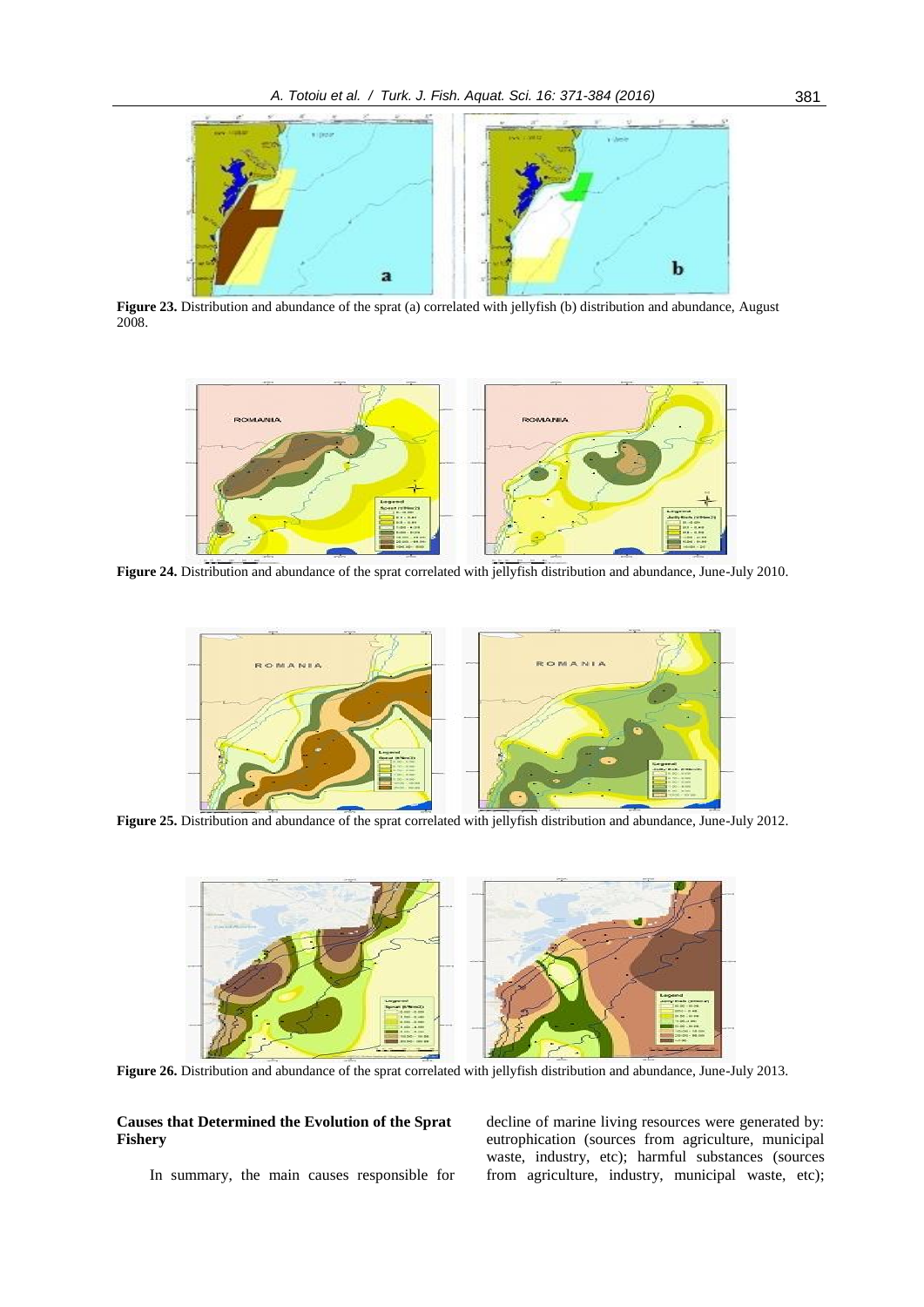

**Figure 27.** Structure on age classes of the sprat at the Romanian marine area.

hydraulic works; commercial fisheries; alien species; climatic changes;

#### **Eutrophication**

- Alteration of ecological state in rivers, lagoons/limans and shelf areas;

- Mass development of phytoplankton;

- Mass mortalities of demersal species;

- Disturbance of fish behaviour, mainly by keeping of fish shoals away from shallow waters.

## **Hydraulic Works**

- Loss of valuable habitats for spawning and feeding habitats of fish due to transforming of lagoons/limans in freshwater reservoirs;

- Affecting the shelf habitats important for spawning and feeding of living resources through siltation from building of port dams or civil coastal defence works;

- Changing of fish behaviour in coastal areas due to modification of water currents by building of big ports.

#### **Alien Species**

- Outbreak of some alien species (such as *Mnemiopsis leidyi*) multiplied the ecological disturbance, especially at the food chain level of marine living resources and on fish behaviour.

- Increase the natural sensitivity of the Black Sea ecosystem.

#### **Commercial Fisheries**

- Using of non-selective fishing gears allowing catching of non-target species (some of them endangered) and/or having undersize length;

- Increasing of catches and fishing effort which permits exploitation of stocks outside safe biological limits;

- Illegal fishing amplifies the effect of overfishing

So, the causes of this situation are multiple, the

independent effect of each being very difficult to be assessed:

- The high value of the percentage of the species sprat and their constancy within the catches explain the high oscillations of the annual catches on the Romanian coast. These oscillations occur even more as the fishing is done in a restricted area of coast where the conditions of maintaining fish shoals are extremely variable.

- The passive fishery uses pound nets and has suffered the strongest impact due to the change of the ecological conditions near the coast zone. Moreover, there are observations attesting the fish migration routes changed during the last 6-7 years. The fish has the tendency to remain in the offing, at a certain distance from the coast zone with the isobaths of 5-13 m where the pound nets are located.

- The environmental conditions existing to the Romanian littoral allowed formation and maintaining of very large agglomerations of gelatinous species, especially jellyfish. Jelly fish and ctenophore agglomerations making difficult the trawl fishery on all hauling level in some years and periods.

- Heavy fishing on small pelagic fish predominantly by the Soviet Union, and later also by Turkey, was carried out in a competitive framework without any agreement between the countries on limits to fishing. Depletion of the small pelagic stock appears to have led to increased opportunities for population explosion of planktonic predators (jelly fish and ctenophores) which have competed for food with fish, and preyed on their eggs and larvae.

- The reduction of the fishing effort as a consequence of the economic changes occasioned by the transformation of the state capital into private capital;

- The limitation of market demands for some periods of the year, mainly amplified by the fact that more than 90% of the production was delivered as salted fish;

- The free market and imported products have caused the limitation of the traditionally prepared products and the reduction of their price until the limit of the profitableness.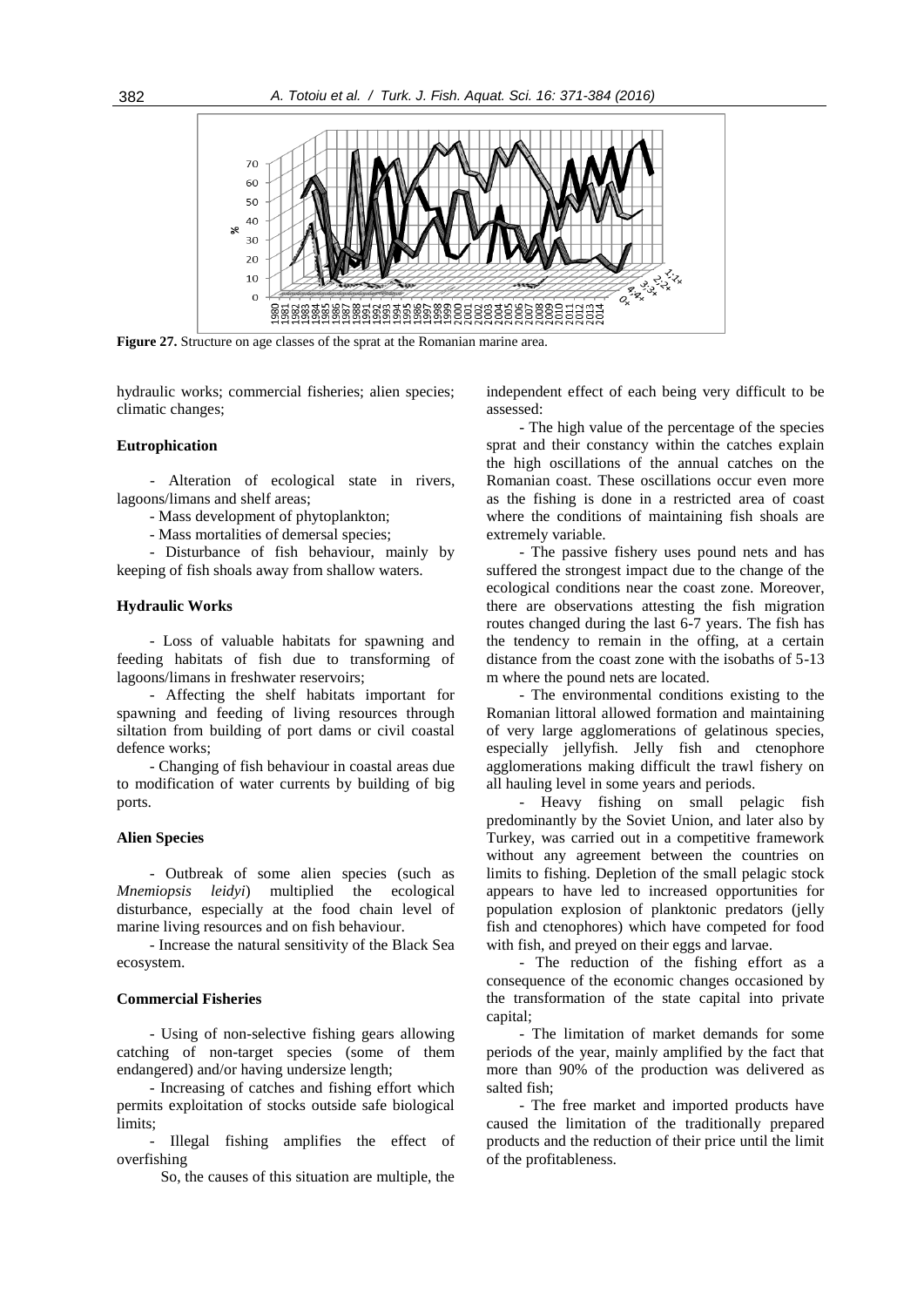## **Conclusions**

- For majority of pelagic species from Romanian littoral setting up of the fishing agglomerations and availability for fishing are strong influenced by the environmental conditions variation;

- The environmental conditions existing to the Romanian littoral allowed formation and maintaining of very large agglomerations of gelatinous species, especially jellyfish;

- On the other hand, fishing activities contribute themselves to the worsening of the ecological situation and for the depletion of the fish stocks through: open access resources management regime applied individually by each coastal country; overfishing and illegal fishing; and the use of destructive harvest technique.

- The Black Sea ecosystem has proven, however, to be very fragile, especially when stressed simultaneously by several factors at once (heavy fishing on several species, nutrient discharge, invasive species, climate change, etc.).

- Small-sized species like sprat that have been in previous years the main target of fisheries engaged on the Romanian Black Sea coast have experienced significant fluctuations in catches, with the obvious trend of regression or dramatic decreases.

- Sprat is an object of both artisanal and commercial mid-water trawl fisheries.

- The biomass of sprat stock shows cyclic dynamics with lows and highs over decades.

- The Romanian catch in the last decade is regionally almost insignificant, having a very low contribution at depletion of the stocks.

- In the transboundary context, it still requires strengthening and regional harmonization of the regulatory and legal framework especially in regard to the conservation and protection of the migratory and shared marine living resources.

## **References**

- Cautis Ileana, Florica Verioti, 1976. Modificari in capturile romanesti la Marea Neagra si perspectiva exploatarii. Cercetari marine, IRCM 9 supl. : 159-176.
- Daskalov G., Prodanov K. and Zengin M., 2007a. The Black Sea fisheries and ecosystem change: discriminating between natural variability and humanrelated effects. Proceedings of the Fourth World Fisheries Congress AFS Books.
- Daskalov GM, Grishin A, Rodionov S, and Mihneva V. 2007b. Trophic cascades triggered by overfishing reveal possible mechanisms of ecosystem regime shifts. Proceeding of National Academy of Sciences (PNAS) 104: 10518-10523, doi 10.1073/pnas.0701100104
- Daskalov, G. M., Prodanov, K. and Zengin, M. 2008. The Black Seas fisheries and ecosystem change: discriminating between natural variability and humanrelated effects. In: Proceedings of the Fourth World Fisheries Congress: Reconciling Fisheries with Conservation (ed J. Nielsen, J. Dodson, K. Friedland,

T. Hamon, N. Hughes, J. Musick and E. Verspoor). American Fisheries Society Symposium 49, AFS, Bethesda, MD, pp 1645-1664.

- Nesterova D.A., 1979. Dezvoltarea peridineului Exuviaella cordata şi fenomenul de "maree roşie" în nord-vestul Mării Negre. Biologiya morya, p.24-29.
- Parcalaboiu St., 1977. La pêche dans la mer Noire. Biologie des eaux saumatres de la mer Noire (E.A. Pora et M. Bacescu eds.), IRCM, Constanta, 2 : 173-176.
- Porumb I., 1977. Ichtyofaune de la mer Noire. Biologie des eaux saumatres de la mer Noire. IRCM Constanta, 1: 135-140.
- Porumb I., 1996. Les poissons, la principale ressource des eaux roumaines de la mer Noire. Évolution et exploitation de leurs stocks. Ses. St. "Marea Neagra in cumpana", Agigea-Constanta 18-20 oct. 1996, Univ. "Al. I. Cuza" Iasi: 55-64.
- Porumb I, 1998. Situatia ecologica actuala a Marii Negre si implicatiile in compozitia
- ichtiofaunei si pescuitului romanesc. Marea nostra. LNR Constanta, 28:6-7.
- Radu G., S.Nicolaev, FloricaVerioti and Elena Radu, 1996- 1997. Structure of Fish Catches at the Romanian Black Sea littoral in 1950-1995. Cercetari Marine - Recherches marines, IRCM, 29-30: 241-273.
- Radu G., E. Anton, Mariana Golumbeanu, V. Raykov, Maria Yankova, Marina Panayotova, V. Shlyahov and M. Zengin, 2011a. Evolution and state of the main Black Sea commercial fish species correlated with ecological conditions and fishing effort. Journal of Ecology and Environmental Protection – JEPE, vol. 12, No. 2, p. 549-558, ISSN 1311-5065.
- Radu G., S. Nicolaev, V. Maximov and E. Anton, 2011b. The Dynamics of Marine Fisheries at the Romanian Coast During 1950-2009. The joint 3rd biannual Black Sea Scientific Conference and up-grade BS-Scene Project Joint Conference. "Black Sea Outlook" Conference 31 October – 4 November.
- Radu G., S. Nicolaev and Elena Radu, 2013a. State of the Fishery Resources in the Romanian Marine Area". Cercetari Marine/Recherches Marines, no. 43: 268- 295, ISSN: 0250-3069.
- Radu G., S. Nicolaev, E. Anton and V. Maximov, 2013b. Evolution of Romanian Marine Fisheries Following EU Accession. 4th Bi-annual Black Sea Scientific Conference "Black Sea - Challenges Towards Good Environmental Status", Constanta, 28 - 30 October 2013; Cercetari Marine / Recherches Marines, nr. 43: 249-267. ISSN: 0250-3069
- Radu G., Maximov V., Anton E., Cristea Madalina, Tiganov G., Totoiu Aurelia and Spanu Alina, 2013c. State of the Fishery Resources in the Romanian Marine Area". 4th Bi-annual Black Sea Scientific Conference. Black Sea - Challenges Towards Good Environmental Status", Constanta, 28 - 30 October 2013. Cercetari Marine/Recherches Marines, nr. 43: 268-295 .ISSN: 0250-3069
- Radu G., Aurelia Ţoţoiu and Mădălina Galaţchi, 2015. Evolution of the Sprat Fishery at the Romanian Black Sea Coast during 1950-2014. The International Symposium Protection of the Black Sea Ecosystem and Sustainable Management of Maritime Activities (PROMARE 2015). Seventh Edition 29-31 October 2015 Constanta, ROMANIA.
- Unluata U., T.Oguz, M.A.Latif and E.Ozsoy, 1990. Oceanografie fizică a strâmtorilor turceşti. In: Oceanografia fizică a stâmtorilor.